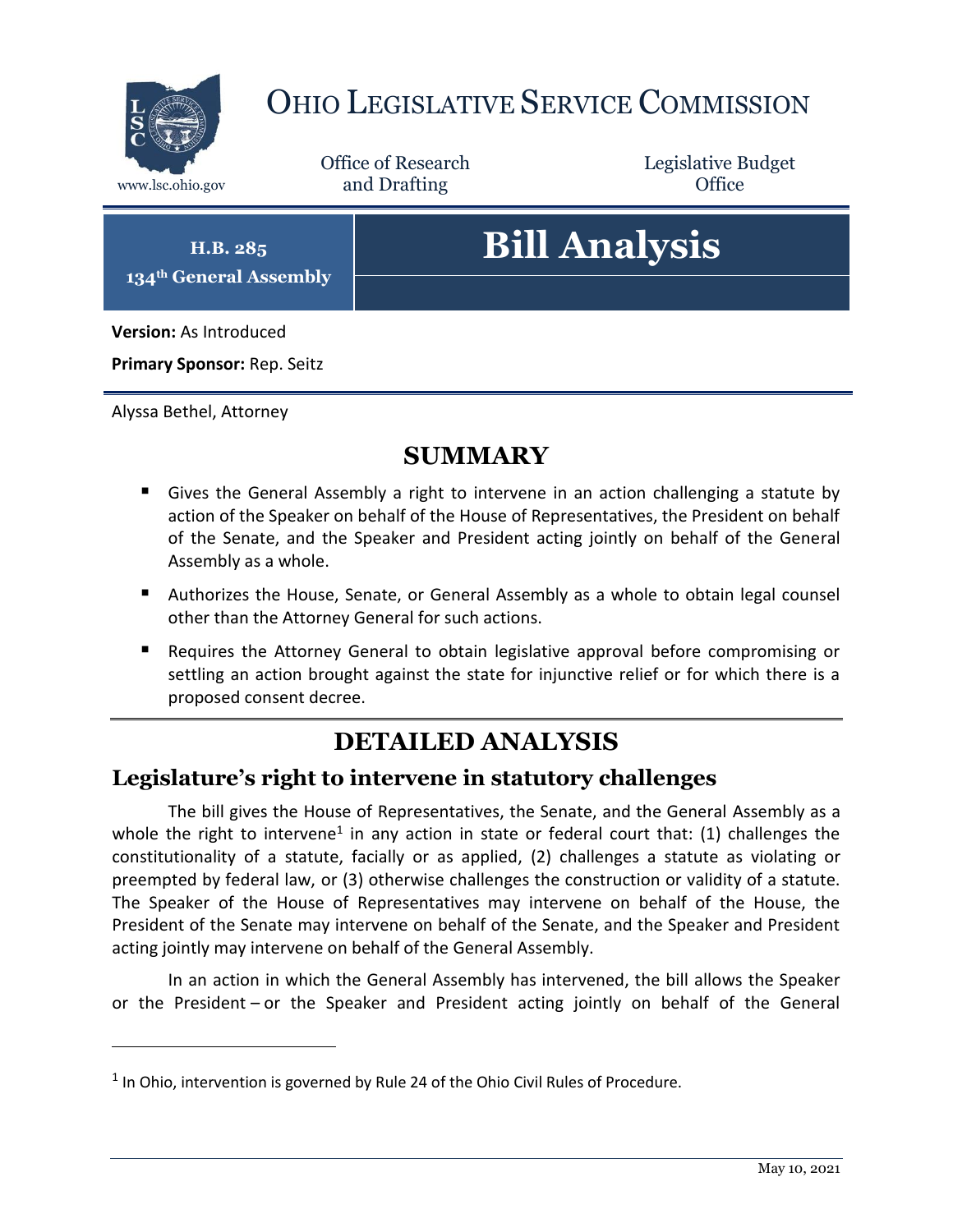Assembly – to obtain legal counsel other than the Attorney General to represent the House, Senate, or General Assembly, as applicable. The House, Senate, or General Assembly must use funds appropriated for that purpose to pay the legal counsel. Finally, the bill specifically prohibits an individual member, or any group of members, from otherwise intervening in an action or obtaining legal counsel at public expense in their capacity as members of the General Assembly.<sup>2</sup>

#### **Legislative approval in certain legal actions**

The bill requires the Attorney General to obtain approval from the legislature before proceeding in certain legal actions. Specifically, if an action is brought against the state for injunctive relief or for which there is a proposed consent decree, the Attorney General cannot compromise or settle the action without the approval of any intervening legislative body (either the House, Senate, or General Assembly, as applicable). If no legislative body intervened, the Attorney General cannot compromise or settle an action without first submitting a proposed plan to the legislature and, in some cases, receiving approval.

**In all cases**, the Attorney General must submit the proposed plan to the Finance Committees of the House and Senate. The committees, acting jointly, decide whether to schedule a joint meeting to review the proposed plan. If, not later than 14 business days after the Attorney General submits the plan, the committees notify the Attorney General they have scheduled a meeting, the Attorney General is prohibited from compromising or settling the action until the Attorney General receives the joint approval of the committees. So, for instance, if the Attorney General submits a plan to the committees, 20 business days pass and the Attorney General has not received notice from the committees that a meeting is scheduled, the Attorney General may proceed to compromise or settle the action (except, see below).

**In cases where the proposed plan concedes the unconstitutionality or other invalidity of a statute, facially or as applied, or concedes that a statute violates or is preempted by federal law**, the Attorney General *also must submit* the proposed plan to the Government Oversight Committees. The Attorney General is prohibited from compromising or settling these actions until the Attorney General receives the joint approval of the Government Oversight Committees (the bill *does not* similarly provide a 14-business-day inactive provision in such cases). $3$ 

### **COMMENT**

The bill's provisions requiring the Attorney General to obtain legislative approval may be subject to a challenge under the constitutional principle of separation of powers. Wisconsin recently enacted similar laws, which were upheld when subject to a facial challenge under a separation of powers argument. The Wisconsin Supreme Court held: "While representing the

 $\overline{a}$ 

 $2$  R.C. 101.55.

<sup>3</sup> R.C. 109.02